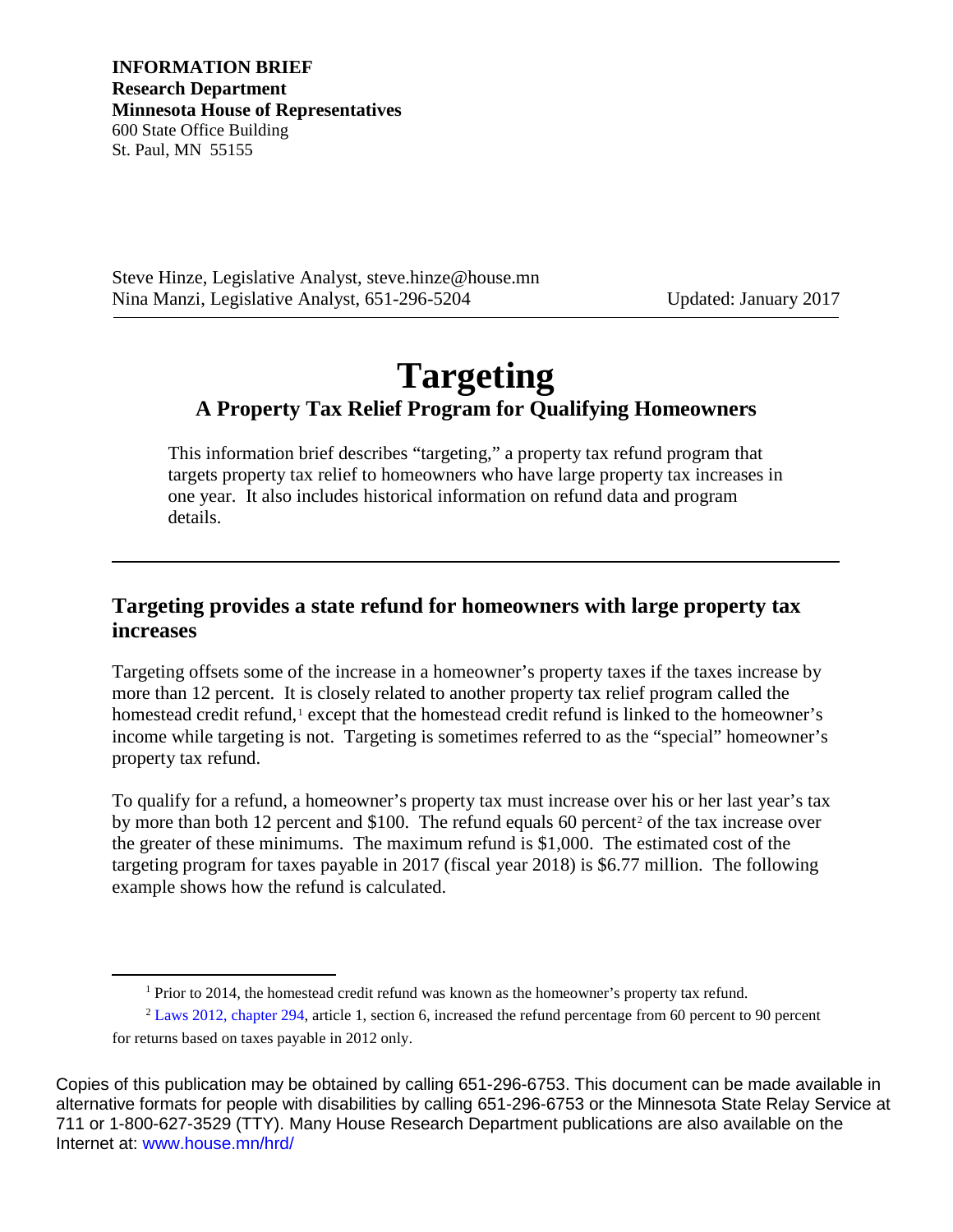| Payable 2016 property tax<br>Payable 2017 property tax                                                                                                  | \$1,600<br>\$2,000 |
|---------------------------------------------------------------------------------------------------------------------------------------------------------|--------------------|
| 2017 tax increase (over 2016)<br>Taxpayer pays first 12% of increase compared to last year's tax, which must be at<br>least $$100 (12\% \times $1,600)$ | \$400<br>\$192     |
| Remaining increase eligible for refund $(\$400 - \$192 = \$208)$                                                                                        | \$208              |
| State pays 60% of the excess over 12%, up to \$1,000 (60% x \$208 = \$125)                                                                              | \$125              |
| Amount of 2017 increase paid by taxpayer (\$400 - \$125)                                                                                                | \$275              |

With the targeting refund, the taxpayer's \$400 tax increase is reduced to an "out-of-pocket" property tax increase of \$275. Put another way, a 25 percent increase from the previous year is reduced to 17.2 percent.

The taxpayer pays the full \$2,000 amount of the 2017 property tax to the county. The first half is due in May and the second half in October. The taxpayer may apply to the state for a targeting refund any time after receiving his or her property tax statement. Refunds are paid in September 2017, at the same time the homestead credit refund is paid (provided the taxpayer has applied for the refunds by August 15, 2017). Refund applications received after August 15 will be paid within 60 days of filing. Since both the targeting and the homestead credit refunds are paid to the taxpayer before the October tax payment is due, they can be used to defray some of the current year's tax.

The refund is based upon the net tax increase from the current year over the year immediately preceding it. The tax is before deduction of the homestead credit refund. The tax on any improvements made to the property (such as adding a new garage or new room) is excluded in determining the net property tax increase. The effect of the targeting program is cumulative. That is, the net tax after the targeting refund in one year becomes the basis for calculating the targeting refund in the next year. As a result, a taxpayer could receive targeting relief for several years on the basis of a single year's large tax increase; targeting, in effect, phases in the large increase over several years.

In the case of farm homesteads, the refund applies to taxes on the house, garage, and one acre of land, which is the same portion of the tax that qualifies for the homestead credit refund.

# **Targeting is administered with the homestead credit refund program**

To simplify administration for both taxpayers and the Department of Revenue (DOR), the targeting refund is administered with the homestead credit refund. All of the definitions, filing procedures, penalties, etc., that apply to the homestead credit refund apply to the targeting refund.

Refund claims are filed using the Minnesota Department of Revenue Form M1PR, the homestead credit refund and renter property tax refund form. There is a separate schedule on the back of the M1PR (Schedule 1 – Special Refund) for the targeting program. The taxpayer may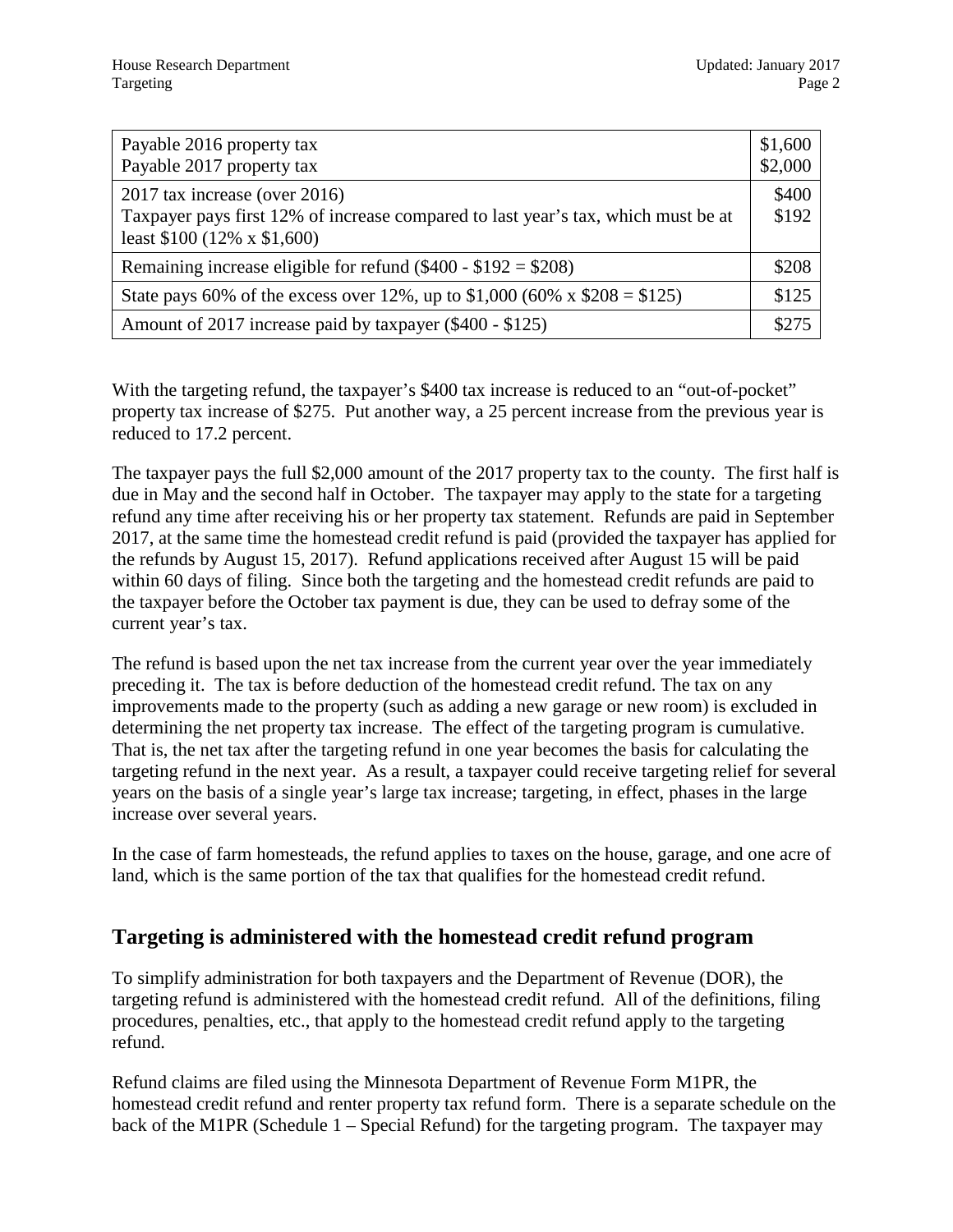file for this refund after receiving his or her property tax statement. Claims filed before August 15, 2017, will be paid beginning in late September 2017. Homeowners who file electronically and meet all other requirements may receive refund payments up to 30 days earlier. Refund applications received after August 15 will be paid within 60 days of filing. The deadline for filing claims based on taxes payable in 2017 is August 15, 2018; taxpayers filing claims after that date will not receive a refund. (Forms are available online at DOR's website, under "Property Tax Refund" (www.taxes.state.mn.us). The DOR's telephone number to request forms is 651-296-4444.)

### **Targeting has no income restrictions**

Unlike the homestead credit refund, the targeting refund is not tied to the taxpayer's household income. In the homestead credit refund, the taxpayer's household income may not exceed a specified maximum and the amount of household income affects the amount of the refund. Generally, the lower the income, the higher the refund, given the same qualifying property tax. (See the House Research publication, *[Homestead Credit Refund Program](http://www.house.leg.state.mn.us/hrd/pubs/ss/sshptrp.pdf)*, November 2016).

The targeting refund, on the other hand, does not use income as a factor, nor is there any limitation on the taxpayer's household income.<sup>[3](#page-2-0)</sup> Therefore, taxpayers who do not qualify for the homestead credit refund due to income restrictions are eligible for the targeting refund, if they have sufficiently large increases in tax from one year to the next. The targeting refund is designed to partially protect all homeowners, regardless of income, from a large property tax increase in one year.

# **The targeting program has been in existence for over 35 years**

The 1980 Legislature initially enacted the "targeting refund" as a one-year program for taxes payable in 1981. It was reenacted intermittently and viewed as a temporary program during the next several years. Then in the 1989 special session, the legislature made the program permanent, and it has remained operative ever since. Tables 1 and 2 on the following pages present historical data for the targeting refund program.

*For more information about property taxes, visit the property tax area of our website, [www.house.mn/hrd/.](http://www.house.mn/hrd/)* 

<span id="page-2-0"></span><sup>3</sup> See Table 2; there was an exception to this in 1983 (payable 1984).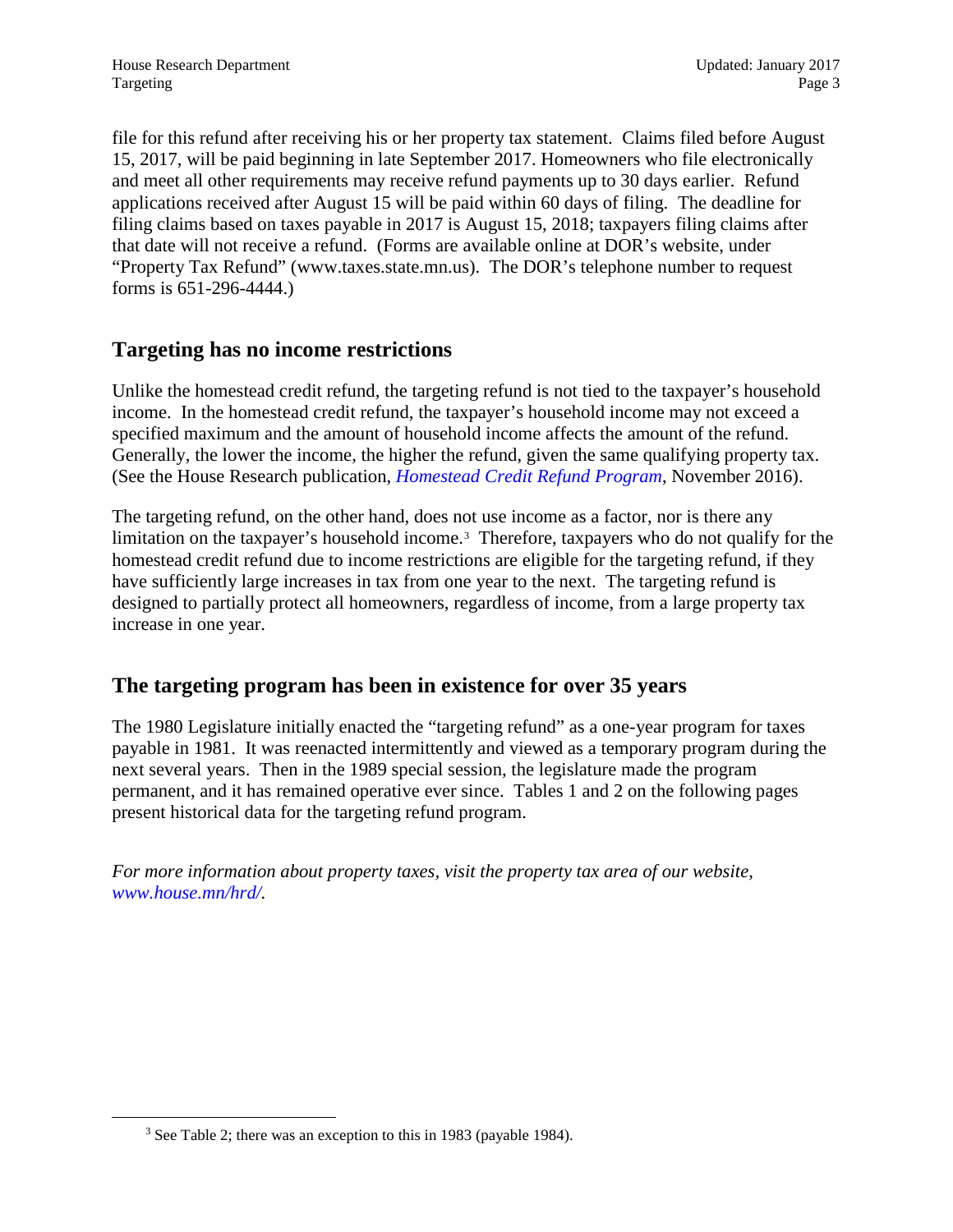| $(14A \omega 14y40R 1701-2017)$ |                     |                               |                        |                                                                                       |  |  |  |
|---------------------------------|---------------------|-------------------------------|------------------------|---------------------------------------------------------------------------------------|--|--|--|
| <b>Year of</b>                  | <b>Property Tax</b> | <b>Number</b><br><b>Total</b> |                        | <b>Average Refund Per Return</b>                                                      |  |  |  |
| <b>Return</b>                   | <b>Payable Year</b> | of Returns                    | <b>Amount</b>          |                                                                                       |  |  |  |
| 1980                            | 1981                | 64,213                        | \$3,301,341            | \$51                                                                                  |  |  |  |
| 1981                            | 1982                | 121,516                       | 10,671,383             | 88                                                                                    |  |  |  |
| 1982                            | 1983                |                               |                        | No Targeting Refund                                                                   |  |  |  |
| 1983                            | 1984                | 62,555 <sup>4</sup>           | 5,205,8584             | 83                                                                                    |  |  |  |
| 1984                            | 1985                | 33,117                        | 1,449,954              | 44                                                                                    |  |  |  |
| 1985-1987                       | 1986-1988           |                               |                        | No Targeting Refund                                                                   |  |  |  |
| 1988                            | 1989                | 117,981                       | 11,402,514             | 97                                                                                    |  |  |  |
| 1989                            | 1990                | 36,4845<br>13,7895            | 3,829,197<br>1,147,080 | 105 - Regular Targeting<br>83 - Seasonal Recreational<br><b>Residential Targeting</b> |  |  |  |
| 1990                            | 1991                | 141,699                       | 20,897,238             | 147                                                                                   |  |  |  |
| 1991                            | 1992                | 98,592                        | 12,047,470             | 122                                                                                   |  |  |  |
| 1992                            | 1993                | 119,486                       | 14,576,289             | 122                                                                                   |  |  |  |
| 1993                            | 1994                | 81,126                        | 8,031,160              | 99                                                                                    |  |  |  |
| 1994                            | 1995                | 60,889                        | 4,745,377              | 78                                                                                    |  |  |  |
| 1995                            | 1996                | 63,568                        | 4,788,805              | 75                                                                                    |  |  |  |
| 1996                            | 1997                | 48,110                        | 3,811,367              | 79                                                                                    |  |  |  |
| 1997                            | 1998                | 19,874                        | 1,423,691              | 72                                                                                    |  |  |  |
| 1998                            | 1999                | 19,678                        | 1,637,135              | 83                                                                                    |  |  |  |
| 1999                            | 2000                | 16,075                        | 1,319,604              | 82                                                                                    |  |  |  |
| 2000                            | 2001                | 22,765                        | 1,702,097              | 75                                                                                    |  |  |  |
| 2001                            | 2002                | 14,244                        | 1,036,878              | 73                                                                                    |  |  |  |
| 2002                            | 2003                | 90,056                        | 7,578,852              | 84                                                                                    |  |  |  |
| 2003                            | 2004                | 70,269                        | 3,703,937              | 53                                                                                    |  |  |  |
| 2004                            | 2005                | 78,022                        | 4,299,657              | 55                                                                                    |  |  |  |
| 2005                            | 2006                | 157,224                       | 13,591,763             | 86                                                                                    |  |  |  |
| 2006                            | 2007                | 104,203                       | 7,594,847              | 73                                                                                    |  |  |  |
| 2007                            | 2008                | 89,386                        | 7,357,319              | 82                                                                                    |  |  |  |
| 2008                            | 2009                | 41,818                        | 6,087,685              | 146                                                                                   |  |  |  |
| 2009                            | 2010                | 15,092                        | 2,333,980              | 155                                                                                   |  |  |  |
| 2010                            | 2011                | 23,016                        | 1,901,731              | 83                                                                                    |  |  |  |
| 2011                            | 2012                | 27,050                        | 3,226,356              | 119                                                                                   |  |  |  |
| 2012                            | 2013                | 6,191                         | 728,591                | 118                                                                                   |  |  |  |
| 2013                            | 2014                | 16,778                        | 1,522,535              | 91                                                                                    |  |  |  |
| 2014                            | 2015                | 47,529                        | 3,888,691              | 82                                                                                    |  |  |  |
| 2015                            | 2016                | n/a                           | 7,010,000 <sup>6</sup> | n/a                                                                                   |  |  |  |
| 2016                            | 2017                | n/a                           | 6,770,000 <sup>6</sup> | n/a                                                                                   |  |  |  |

#### Table 1 **Targeting Refund Data 1980–2016 (Taxes Payable 1981–2017)**

<span id="page-3-0"></span><sup>4</sup> Includes both targeting programs. See Table 2 for a description of the two programs.

<span id="page-3-2"></span><span id="page-3-1"></span><sup>5</sup> A total of 49,275 returns was filed in 1989. These two total to more than 49,275 because some taxpayers qualified for both targeting refunds; both refunds were filed on the same return.

<span id="page-3-3"></span><sup>&</sup>lt;sup>6</sup> Department of Revenue estimate from the November 2016 forecast is for \$7.01 million for 2015 returns and \$6.77 million for 2016 returns. However, the statutory appropriation is unlimited.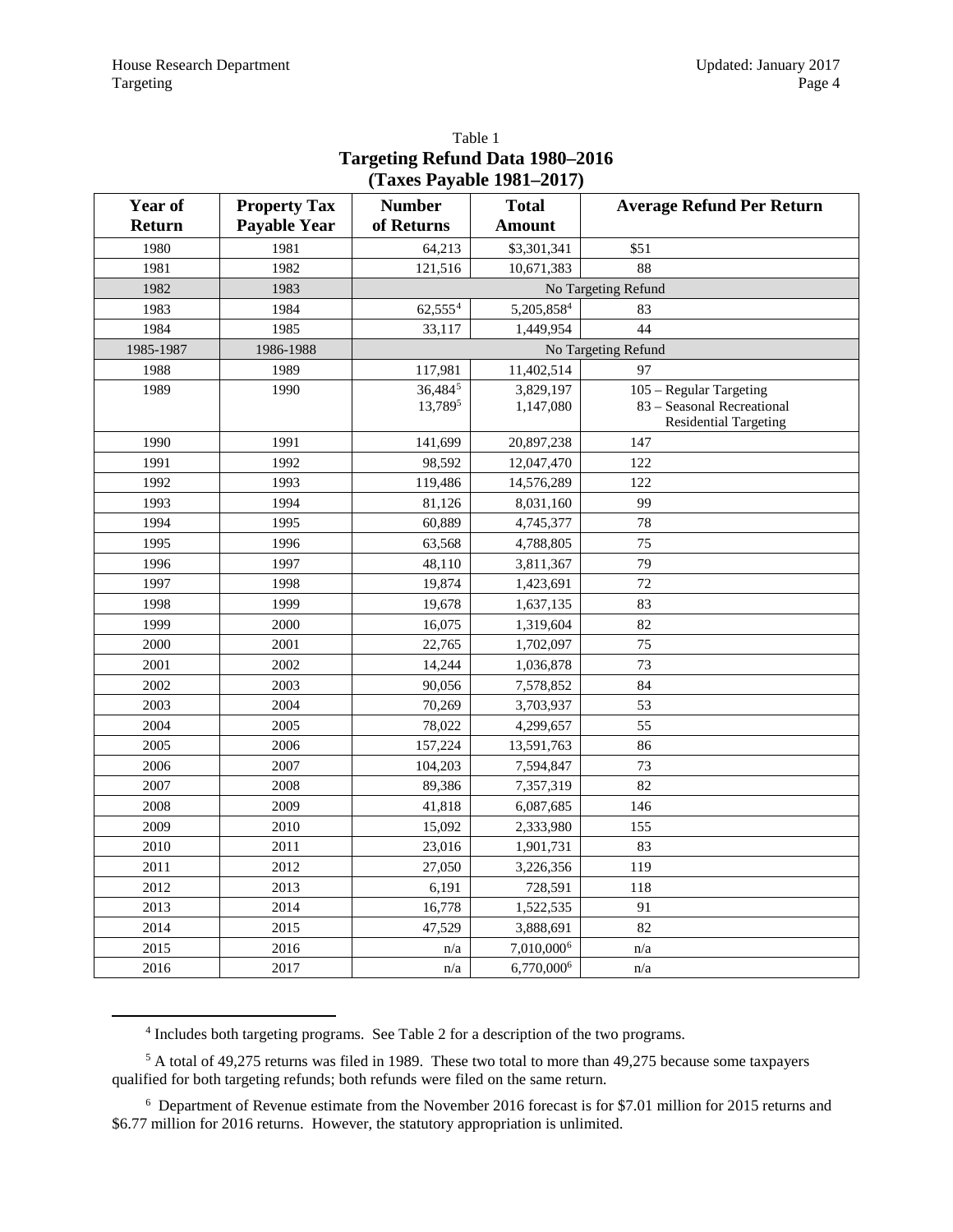<span id="page-4-0"></span>

| Table 2                                                  |
|----------------------------------------------------------|
| History of Targeting 1980–2015 (Taxes Payable 1981–2016) |

|                          | <b>Property</b>               | <b>Targeting Refund</b>                                                                                           |                                                 |                                      |                                                          |                                            |                                                                               |
|--------------------------|-------------------------------|-------------------------------------------------------------------------------------------------------------------|-------------------------------------------------|--------------------------------------|----------------------------------------------------------|--------------------------------------------|-------------------------------------------------------------------------------|
| Year of<br><b>Return</b> | <b>Tax</b><br>Payable<br>Year | <b>Calculation</b>                                                                                                | <b>Minimum</b><br>Qualifying<br><b>Increase</b> | <b>Maximum</b><br><b>Refund</b>      | <b>Household Income</b><br>Limitation                    | <b>Total</b><br>Appropriation <sup>7</sup> | Law                                                                           |
| 1980                     | 1981                          | State pays 50% of tax increase over<br>10%                                                                        | None                                            | \$300<br>\$300 increased to<br>\$500 | No limit                                                 | No limit                                   | 1980, ch. 607, art. 3, § 2<br>1981, $1st$ spec. sess., ch.<br>1, art. 2, § 19 |
| 1981                     | 1982                          | State pays 75% of tax increase over<br>20%                                                                        | None                                            | \$200                                | No limit                                                 | \$14.2 million                             | 1981, $1st$ spec. sess., ch.<br>1, art. 2, $\S 20$                            |
| 1982                     | 1983                          | No program                                                                                                        |                                                 |                                      |                                                          |                                            |                                                                               |
| 1983                     | 1984                          | State pays 50% of tax increase over<br>20%                                                                        | None                                            | \$200                                | Phase-out: no refund at<br>\$40,000                      | \$11 million<br>-------------------        | 1983, ch. 342, art. 4, § 10<br>1984, ch. 502, art. 3, § 21                    |
|                          |                               | 50% changed to 100%                                                                                               |                                                 | \$200 changed to<br>no limit         | \$40,000 increased to<br>\$50,000; phase-out<br>modified | No limit                                   |                                                                               |
| 1984                     | 1985                          | State pays 50% of tax increase over<br>10% if property's effective rate<br>exceeds 2.25%                          | None                                            | \$200                                | No limit                                                 | No limit                                   | 1983, ch. 342, art. 4, § 11                                                   |
| 1985-1987                | 1986-1988                     | No program                                                                                                        |                                                 |                                      |                                                          |                                            |                                                                               |
| 1988                     | 1989                          | State pays 75% of tax increase over<br>10% (Increase must be \$40 or<br>greater)                                  | \$40                                            | \$250                                | No limit                                                 | No limit                                   | 1988, ch. 719, art. 4, § 7                                                    |
| 1989                     | 1990                          | State pays 75% of first \$250 increase<br>over 10%; plus 90% of amount of<br>increase over 10% and over the \$250 | \$40                                            | No limit                             | No limit                                                 | No limit                                   | 1989, $1st$ spec. sess., ch.<br>1, art. 7, $\S$ 3                             |

 $7$  For years in which a specific appropriation amount is listed, if estimated total refund claims exceeded the amount appropriated, the Commissioner of Revenue was required to adjust the qualifying amount of tax increase or the percentage factor so that the total refund claims did not exceed the appropriation.